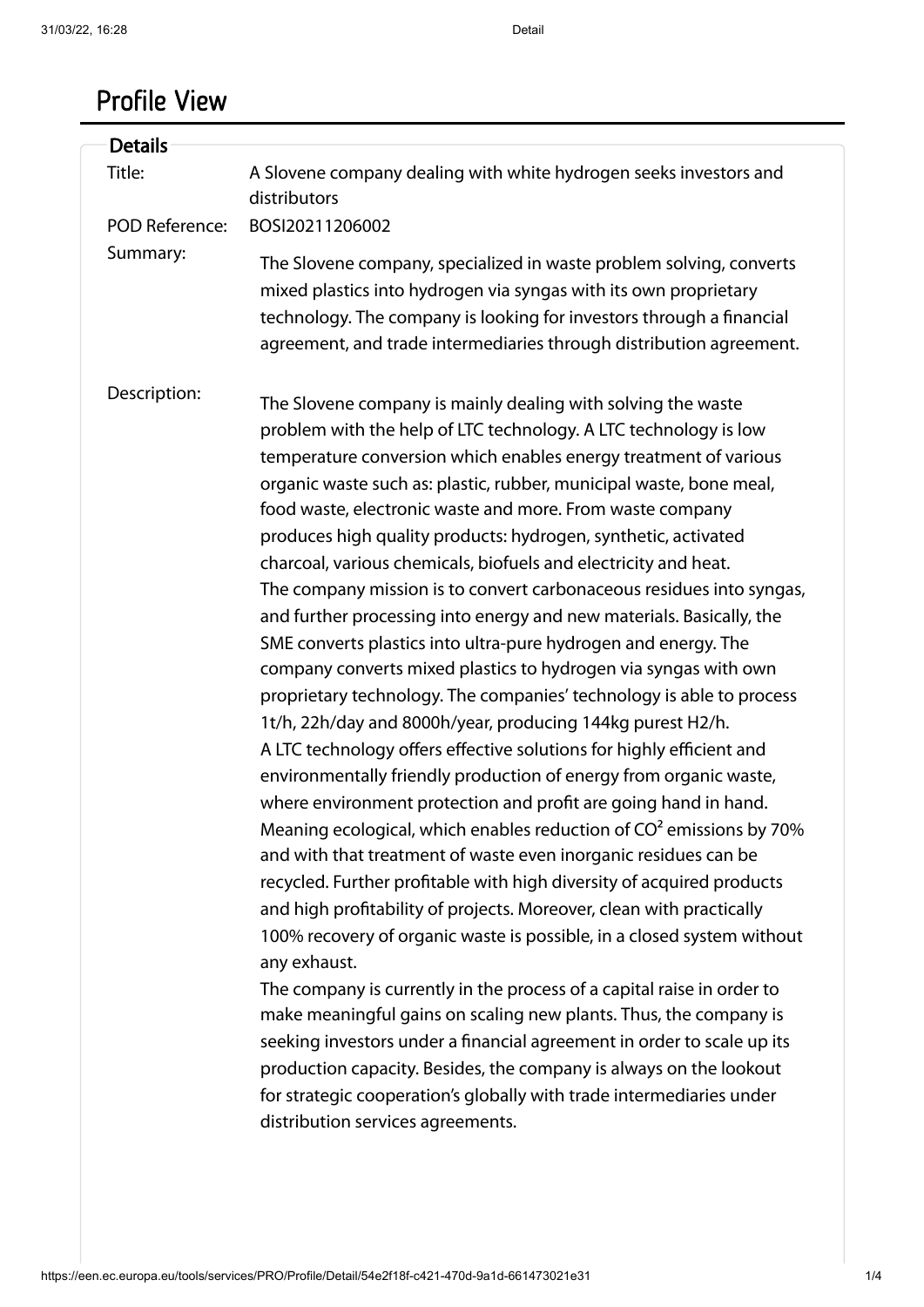| Advantages and<br>Innovations:                        | The company has following advantages:<br>- The waste problem can be solved completely by gasification of<br>garbage using the LTC technology. With this technology, waste<br>represents a major business opportunity.<br>- Potential solving the part of the waste problem with the help of the<br>LTC technology. White hydrogen is a viable way to transform the<br>problem of non-recyclable plastics into a green solution.<br>- The company adresses strong ecological aspects, where reduction of<br>CO2 emissions by 70% and with treatment of waste even inorganic<br>residues can be recycled.<br>- High diversity of acquired products and high profitability of small<br>and big scale plants/projects are possible.<br>- The company offers 100% clean energy, where practically 100%<br>recovery of organic waste is possible, in a closed system without any<br>exhaust.<br>- By converting plastics, which are mostly derived from fossil oil, and<br>composed mainly of hydrogen and carbon, to syngas without<br>emission, company produces H2 saving the same amount of fossil fuel<br>and avoiding CO2 emissions.<br>- The company adds value to plastics making the economy circular.<br>- The company is on the TRL6 technology stage, with several projects<br>around Europe in different stages of development. |
|-------------------------------------------------------|----------------------------------------------------------------------------------------------------------------------------------------------------------------------------------------------------------------------------------------------------------------------------------------------------------------------------------------------------------------------------------------------------------------------------------------------------------------------------------------------------------------------------------------------------------------------------------------------------------------------------------------------------------------------------------------------------------------------------------------------------------------------------------------------------------------------------------------------------------------------------------------------------------------------------------------------------------------------------------------------------------------------------------------------------------------------------------------------------------------------------------------------------------------------------------------------------------------------------------------------------------------------------------------------------------------------------------------|
| Stage of<br>Development:                              | Already on the market                                                                                                                                                                                                                                                                                                                                                                                                                                                                                                                                                                                                                                                                                                                                                                                                                                                                                                                                                                                                                                                                                                                                                                                                                                                                                                                  |
| Comments<br><b>Regarding Stage</b><br>of Development: | Already on the market.                                                                                                                                                                                                                                                                                                                                                                                                                                                                                                                                                                                                                                                                                                                                                                                                                                                                                                                                                                                                                                                                                                                                                                                                                                                                                                                 |
| IPR status::                                          | Copyright                                                                                                                                                                                                                                                                                                                                                                                                                                                                                                                                                                                                                                                                                                                                                                                                                                                                                                                                                                                                                                                                                                                                                                                                                                                                                                                              |
| Profile Origin:                                       | Private (in-house) research                                                                                                                                                                                                                                                                                                                                                                                                                                                                                                                                                                                                                                                                                                                                                                                                                                                                                                                                                                                                                                                                                                                                                                                                                                                                                                            |

#### Attachments

Slovene\_company.pdf [\(/tools/services/File/GetAttachment?attachmentID=133504fc](https://een.ec.europa.eu/tools/services/File/GetAttachment?attachmentID=133504fc-ea71-4b54-b2f6-558179de1f7f)ea71-4b54-b2f6-558179de1f7f) Description

## Keywords

Technology Keywords: 04005010 Integrated waste-energy processes Market Keywords: 06007001 Other energy production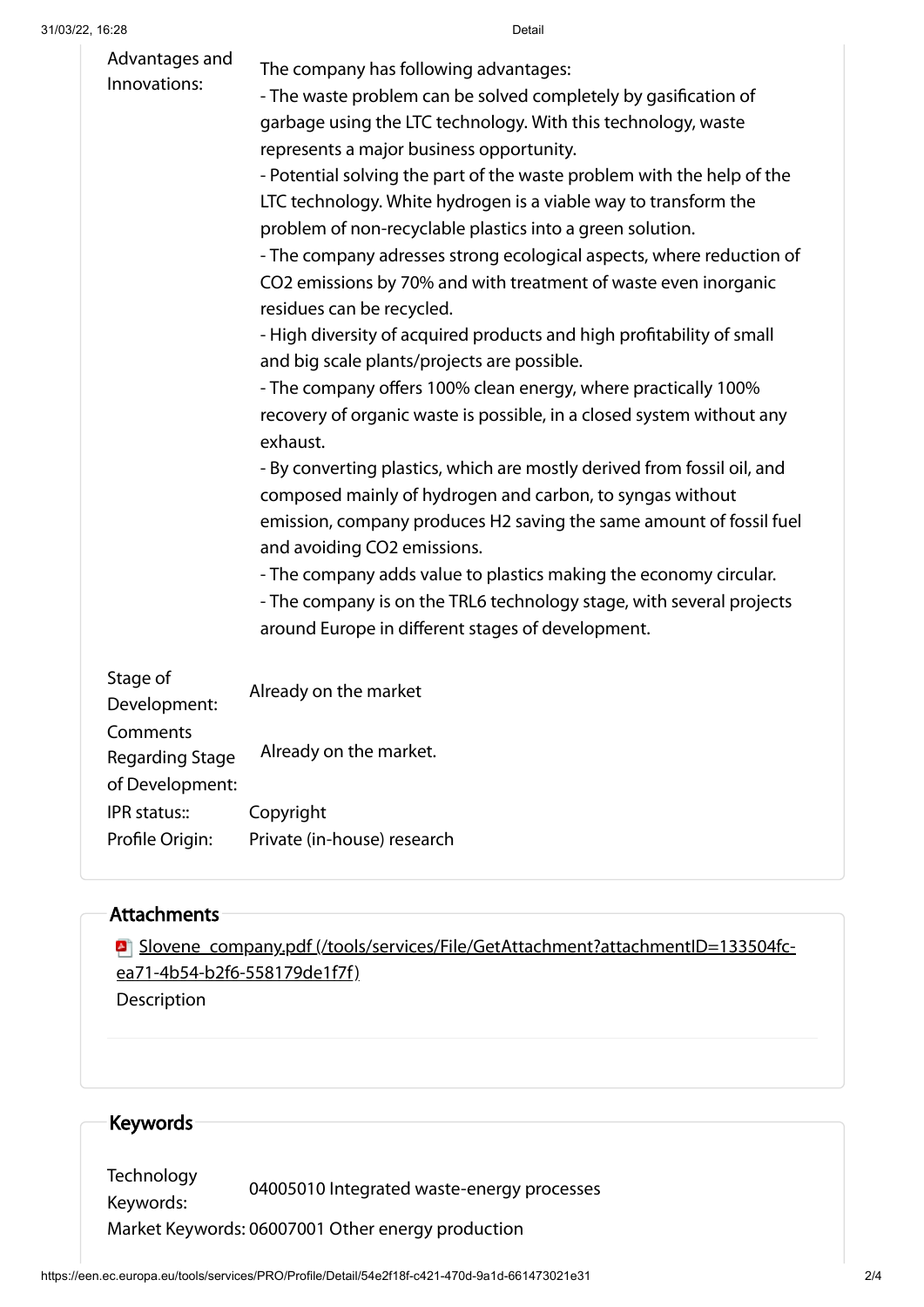NACE Keywords: D.35.2.1 Manufacture of gas

Partner Sought Type and Role of Partner Sought: The SME is looking for investors under a financial agreement that will help it meet the rising demand for its product. Possible investors could be anything from private individuals to large corporations. The company also is always on the lookout for strategic cooperation's globally with trade intermediaries under distribution services agreements. Trade intermediaries are sought globally and could be anything from small SMEs to larger companies. Possible end-users of the system could be any organization or entity seeking to advance its waste management system, that is, both cities and private companies. The company looks for the following partners: For distribution services agreement, the partner should be interested in establishing long term cooperation. For financial agreement, the potential investors/partners schould believe in the products and are keen to invest to increase the level of production and the placement of the technology in the market. For this reason, a financial agreement is welcomed. Type and Size of >500 Partner Sought: >500 MNE 251-500 SME <10 SME 11-50 SME 51-250 Type of Partnership Considered: Distribution services agreement Financial agreement

#### Client

| Type and Size of<br>Client: | Industry SME <= 10 |
|-----------------------------|--------------------|
| Year Established: 2017      |                    |
| Turnover (euro): <1M        |                    |
| Already Engaged             |                    |
| in Trans-National Yes       |                    |
| Cooperation:                |                    |
| Languages<br>Spoken:        | English            |